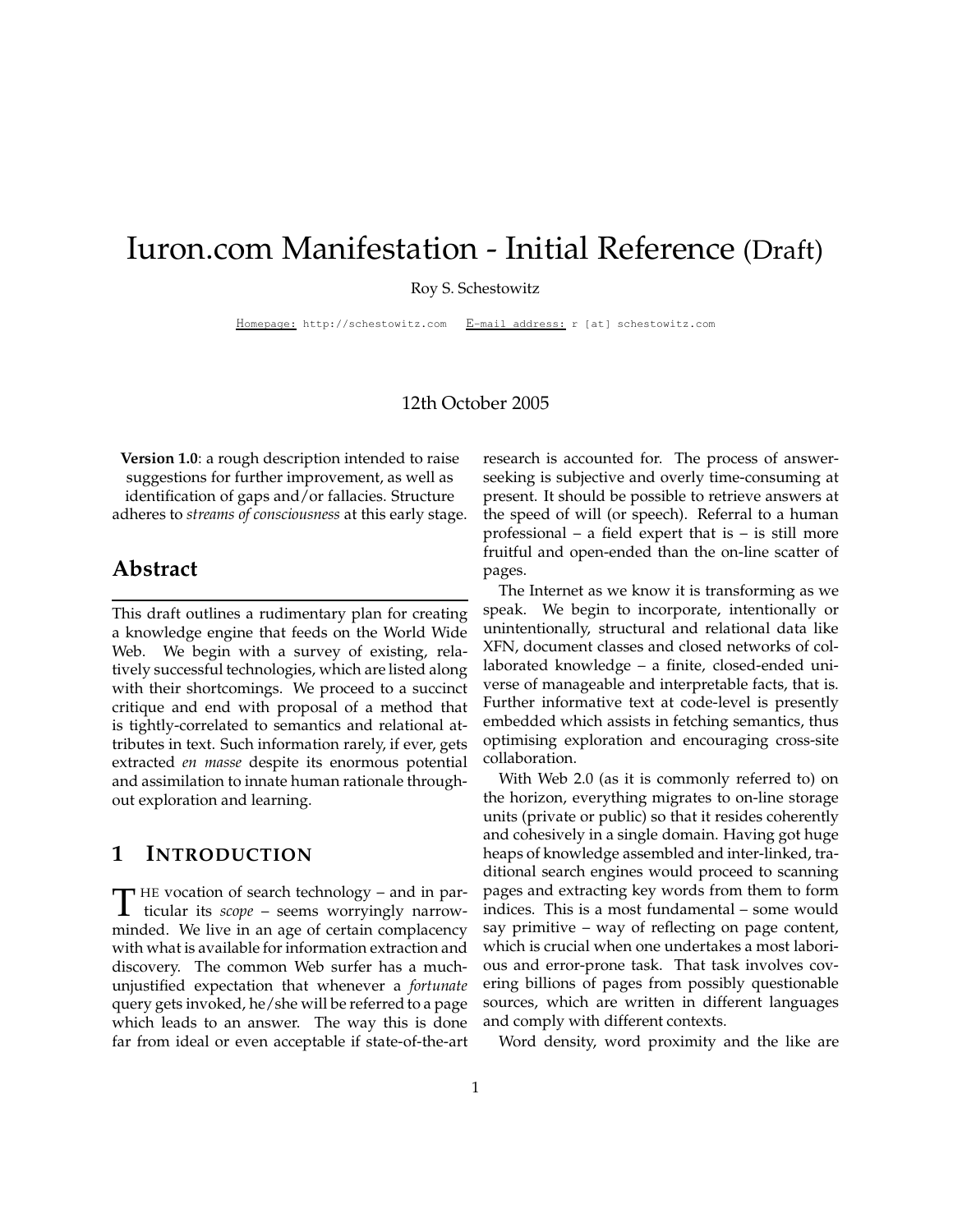currently analysed by market leaders, but no actual knowledge is formed. The potential for forming hypotheses and testing them is missed entirely, even discarded. Words are treated as atomic elements within a large pool and are perceived as merely unrelated entities despite the fact that, in the mind of the author, a continuous flow of thought was stirring.

When a page gets composed, the final outcome is a document where an actual story is told so arguments are provided in a logical order and each argument is related to its neighbours. Missing that observation makes an algorithm deem to weaknesses, if not utter failure.

# **2 MOTIVATION**

Given all the data that is contained in our E-mail box(es), our files (photos, documents and sounds to name a few), would inference not be one natural direction to follow? Extracting the semantics from our data and forming a network of knowledge will enable us to search for answers rather than arbitrary pages that approximately resemble our query text. Taking personal search (limited scope due to privacy) as an instance, the implications can be particularly revolutionary. Having got large lumps of data, we should be able to perform a query, using natural language, to receive plenty of information about a person (or place) including relationships, photos, etc. See the short discussion on privacy controversies in §B.

#### **3 THE PROPOSED ALTERNATIVE**

Rather than "search engines" we ought to be talking about "knowledge engines", or at least that is my contention. Googlism is worth citing as an initiative that took a similar approach, albeit it became static and was bound to a *search* engine that indexed rather than learned. Googlism used indexing as a 'bridge' to the formation of knowledge. Plenty of data was already drained or diluted by the time it piped through to the basic learning method.

There is currently no barrier that stands in the face of implementing large-scale knowledge-bases apart from computer power, bandwidth (for data quantity) and amount of code with intricate dependencies. With Open Source software (making use of public and Open sites, e.g. Freshmeat and Sourceforge), prototypes ought to be achievable within a realistic timescale.

Imagine a neural network out there which rather than contain text with your name has got complex knowledge about who you are. Moreover, it can answer questions that involve you and may eventually become too complex to be explored or administered by a human. To many bodies including governments this would be invaluable. Real incentive and desire is certainly there, yet privacy can be jeopardised, as always (c/f §B). Iuron aspires to be a beginning – a seminal manifesto – of knowledge engines as opposed to search engines.

# **4 FUNDING AND SUPPORT**

The entry barrier for a project such as this is extremely high. In order to just test an algorithm, vast amounts of data need to be analysed. The more data is available, the better the results should be. Iuron aims at funding from University incubation or possible funding from investors and/or relatives. Here are a few possible funding frameworks, listed in order of precedence or likelihood of success.

- ❖ Bio-informatics or The Information Management Group (Taylor, Rector)
- ❖ Automated reasoning (possibly under the umbilical cord of 2<sup>nd</sup> Ph.D. program)
- ❖ University incubation
- ❖ Investments from outside
- ❖ Google support (DiBona ties: code and Open Source)

Experimentation can begin at a small scale by being used temporarily on the University site<sup>1</sup>.

<sup>&</sup>lt;sup>1</sup>Inspiration here stems from a past success story, much like the early days of Google at Standford University. The company's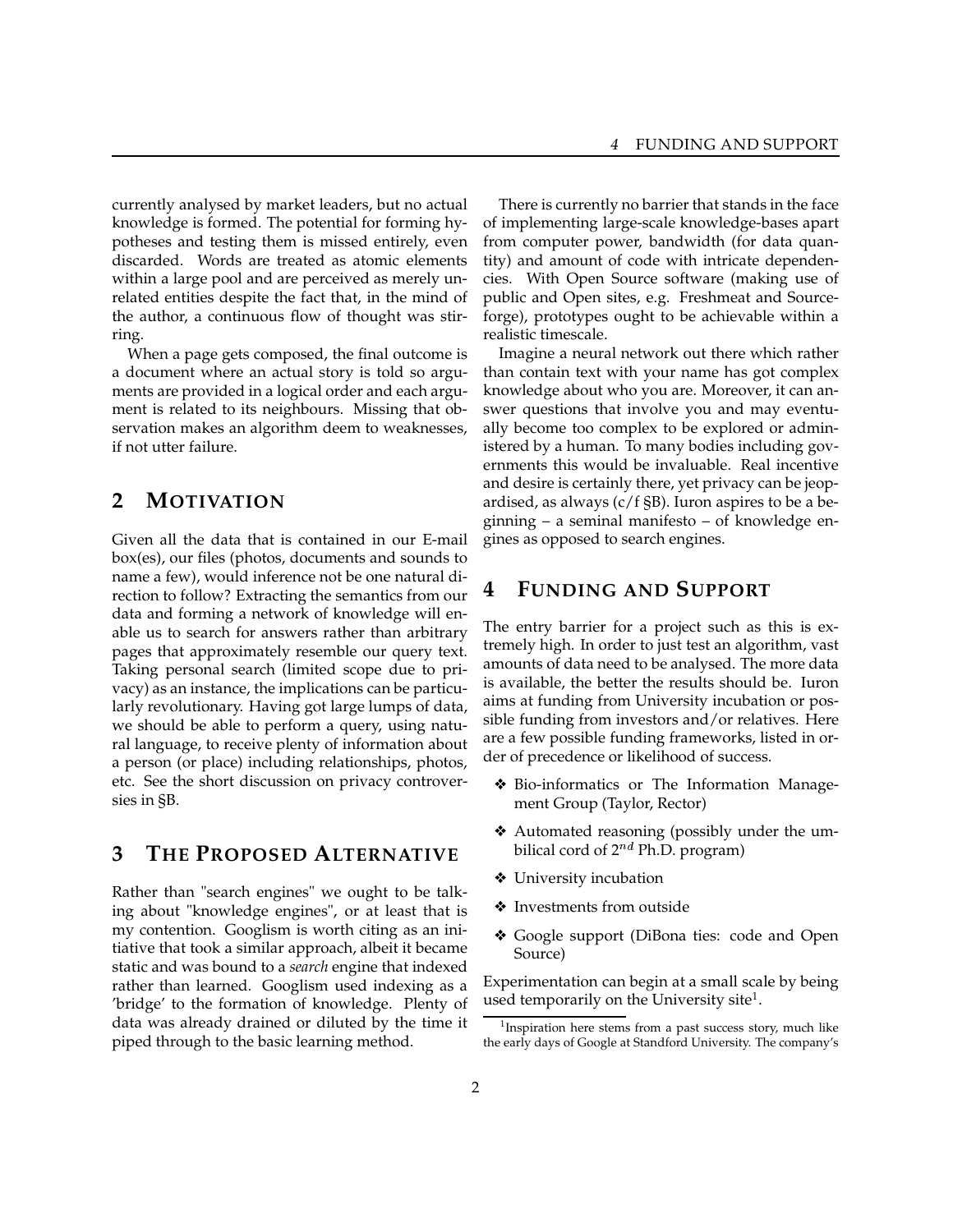It is worth re-iterating and stressing the fact that Iuron aspires to be somewhat of a knowledge base, hence it must exploit an abundance of information and sophisticated machine learning approaches rather than simple word matching, counting, and storage. Consequently, it needs high funds to become viable or even be possible to argue about as successful (and verging a point of empirical positive evidence). Due to scale that is required to make our statistical sample for learning sufficient, ad-hoc methods must be devised, particularly at the start.

We may take a genetic algorithms approach, whereby weak facts are discouraged and repetitions are perceived as encouraging. Larger scale will lead to more accuracy, saturation and reliability. This method may also be rather immune to spam unlike some traditional searches, but PageRank-like mechanisms still need to be put in place.

It is important to consider conflicting interest and deceiving knowledge sources that use repeatable false content ("spam" where its meaning become "mass lies"). For example, a pharmaceutical company will have financial incentive in spreading a false word, according to which their drug is the best solution to an illness of some kind.

*Trust* is extremely important, much like attempts at TrustRank and human moderation at DMOZ (a non-profit Web directory) have shown. DMOZ gets a positive mention as opposed to Yahoo's corporateinclined directory where money warrants listing. Another problem with PageRank is that ranks can be purchased in the form of link. So, power and influence can be *bought* rather than rightfully *earned*. Due to the scale of the Internet, fraud cannot be controlled by a human. The system must be selfsustaining. Algorithm secrecy and obscurity is often the vendor's solution to the issue. Comment spam, "Googlebombing" and the like are some of the detrimental by-products of a deficient algorithm.

These challenges or barriers cannot be *trivially* solved by this paradigm which is knowledge engine. However, its extra complexity should open more doors to optimisation, refinement, and improvements.

# **5 THE APPROACH**

At a rather shallow level, the approach can be outlined as listed below:

- ❖ Strip pages from tags (further help is available in the newsgroups)
- ❖ Use headers and tags to highlight important facts
- ❖ Identify synonyms (language becomes an issue, but maybe translation can bridge the gap)
- ❖ Collect a list of facts from the page/s in question

For data reliability, we may consider using Wikipedia as a better facts source where mutual moderation is perpetually forced. The grand scheme is to crawl pages and not to index and summarise them, but rather to accumulate knowledge, much like a human reader would do. It is always worth remembering (caching) sources of information to refer the reader back to. This would establish confidence and further breadth for the user's mind. Better priority should be given to pages with stronger PageRank et al., i.e. pages with more inbound links. Moreover, it is worth using age of domains, professional affiliation and so forth as factors; all of these are also worth scoring accumulatively. *Impact* should be emphasised as an important aspect in oder to avoid false facts from ever being absorbed as truthful ones.

As for the user's side, voting mechanism can be used by the engines or even explicit queries made in natural language and then interpreted logically (first order predicates). For example, the user can ask a question or provide some query terms. He/she will consequently get answers sorted by certainty of response/answer with relevant links/pointer to the sources; snippets as well can be attached to answers if cache is available to access.

founders consumed almost half the bandwidth on campus while expanding.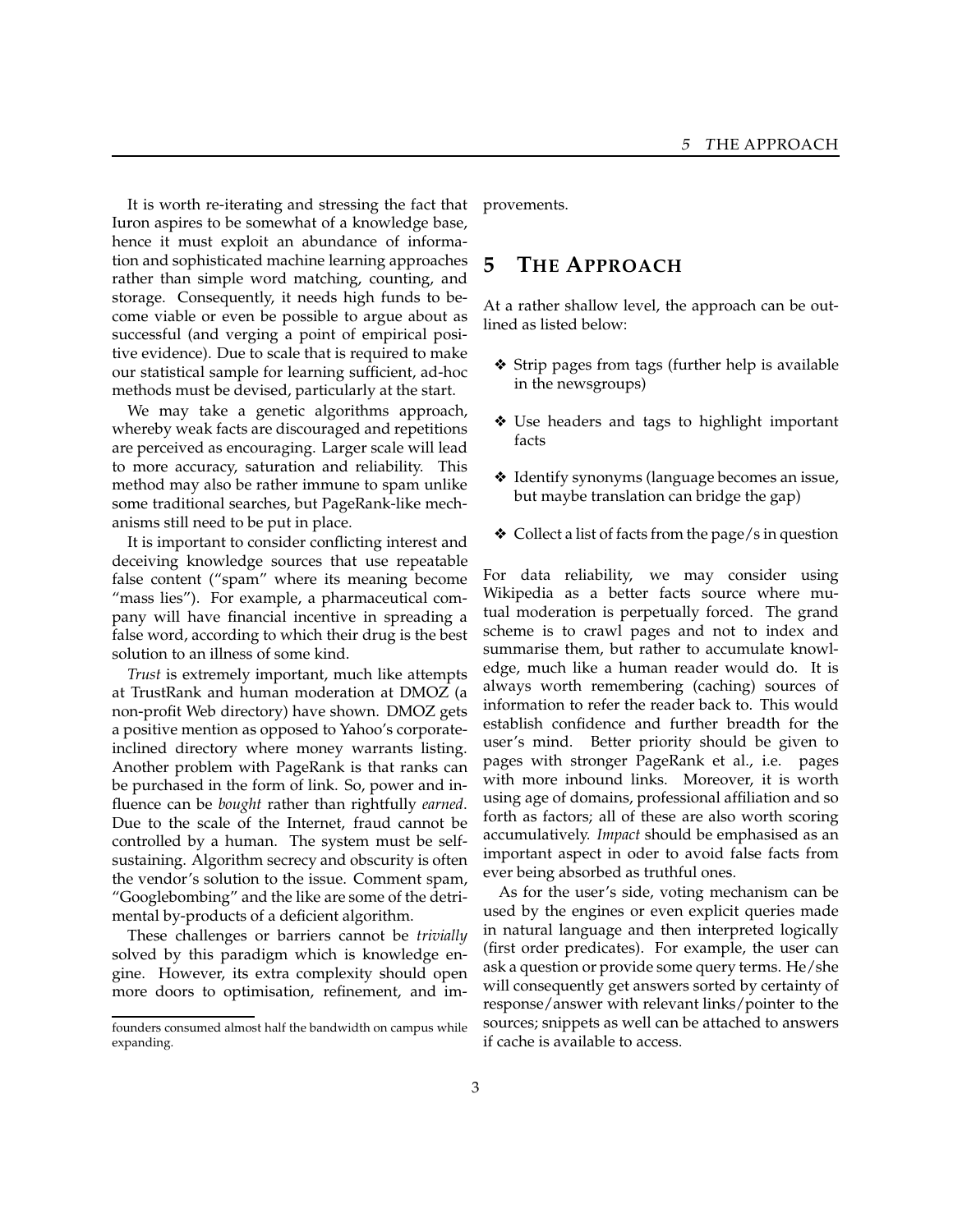#### **6 FEASIBILITY**

Neural networks are not quite so feasible as they are too many parameters (hence dimensions) to consider. Each word is a dimension of its own, but it is worth understanding how search engines overcome that same problem.

The need for caching is apparent, yet in our case it does not involve indexing. The cache is in some sense the 'brain' of the engine. Apart from knowledge indexing, this cache may be needed for providing references along with an answer to a user's query (which should ideally be labelled a "question").

To test the idea at a very small scale, experimental engine can be made available for schestowitz.com (in case of University refusal) and a little search bar added to the main page.

# **7 PITFALLS**

Search engines and machine learning algorithms are poor at detecting and understanding social patterns including sarcasm and humour. A highly-cited page can in fact filled with humour that would be misleading to a naïve engine. For example, with popular phrases like "when pigs fly", it can be inferred that "pig" is a form of bird because birds fly. This winds up forming a wrong taxonomy, whereby pigs have wings and a beak.

#### **8 OUTLOOK**

If queries are ever made using natural language and require no further user intervention, voice recognition and vocal output is worthy of imagining. Visualise a scenario where you ask a question and get a series of answers with level of certainty for each. If you are unsatisfied with the foremost (toplevel) response, you may explore the other possibilities which have been perceived as reasonable by the knowledge engine. You can also explore laterally, forming your own opinion based on the facts which are available in the form of strongest citations.

Privacy become a major issue too. One must separate out names of individuals and businesses or have it tightly moderated, which is bad practice. Censorship by service providers over content is often harshly criticised, in particular Google's political censorship in China.

## **9 SUMMARY**

I have described a family of valid methods for forming knowledge based on large amounts of public or personal data. These have the potential of resolving many issues such as purchasing of impact and influence in the form of links, thus achieving precedence. Moreover, the process of so-called answer extraction is made quicker, simpler, more precise and more related to the way our human mind works, namely learning and understanding rather than accumulating text.

# **APPENDICES**

# **A DOMAIN AND PROJECT NAME**

The domain name was a compromise given what remained available according to ICANN.

Nueron.com or Nuero.com would have been somewhat ideal had they been available, meuron.com (micro-neuron) has been taken by a Japanese already, Euron.com was at some stage selected, but it turned out to have been occupied too. Iuron.com was a short and elegant name that did not contain the geographically limiting 'euro' either. The preceding I refers to 'Internet' which is the main target domain.

The reasoning behind the name is associated with aspiration to form proper knowledge with a networked hierarchy. Time will tell if the complex task can ever actualise without ad-had workarounds and simplifications.